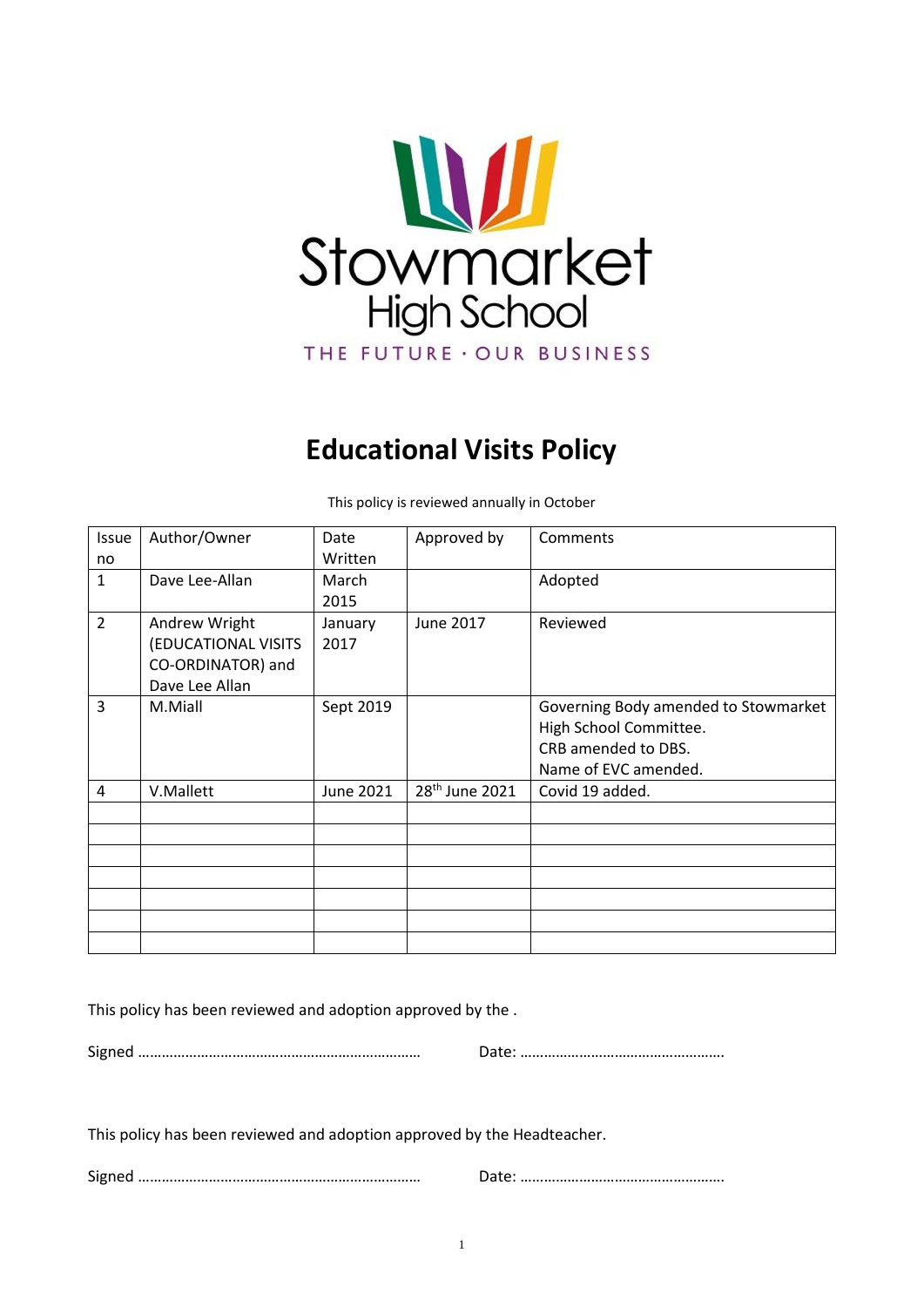## **Educational Visits**

Stowmarket High School has formally adopted, through its Stowmarket High School Committee, the Suffolk 'Guidance for Educational Visits'. [www.oeapng.info](http://www.oeapng.info/) and as outline on EVOLVE *Suffolkvisits.org.uk* Further procedures have been agreed with the Stowmarket High School Committee to ensure that this policy is adhered to.

## **Aims and purposes of Educational Visits**

The school/centre has a strong commitment to the added value of learning outside the classroom and beyond the school premises. It will seek to provide a broad & balanced range of Learning Outside the Classroom opportunities for all its pupils.

Each year the school will arrange a number of activities that take place off the school site and out of school hours, which support the aims of the school. The range of activities which the Stowmarket High School Committee has given its approval includes:

- Out of hours clubs (music, drama, art, science, sport, homework etc.)
- School sports teams
- Regular local visits (places of worship, swimming, other local amenities)
- Day visits for particular groups
- Residential visits
- Overseas visits
- Adventurous activities.

# **Approval Procedure**

The Stowmarket High School Committee has delegated the consideration and approval of Educational visits and activities to the Headteacher. The Headteacher has nominated Victoria Mallett as the Educational Visits Co-ordinator (EVC) and the Stowmarket High School Committee has approved this appointment and the Educational Visits Co-ordinator has received training by the Local Authority.

Before a visit is advertised to parents the Headteacher and Educational Visits Co-ordinator will approve the initial plan. The Headteacher and Educational Visits Co-ordinator will also approve the completed plan and risk assessments for the visit before departure.

This will be undertaken using EVOLVE as the planning and approval system.

The School has agreed a policy for categorising its visits in line with Suffolk County Council guidance i.e.:

**Type 2** = Overseas, Residential or Adventurous visits -

 To be recorded on Evolve and approval gained from the Educational Visits Co-ordinator and Headteacher.

**Type 1** = Local regular day visits -

 To all be recorded on Evolve and approval delegated from the Headteacher to the Educational Visits Co-ordinator.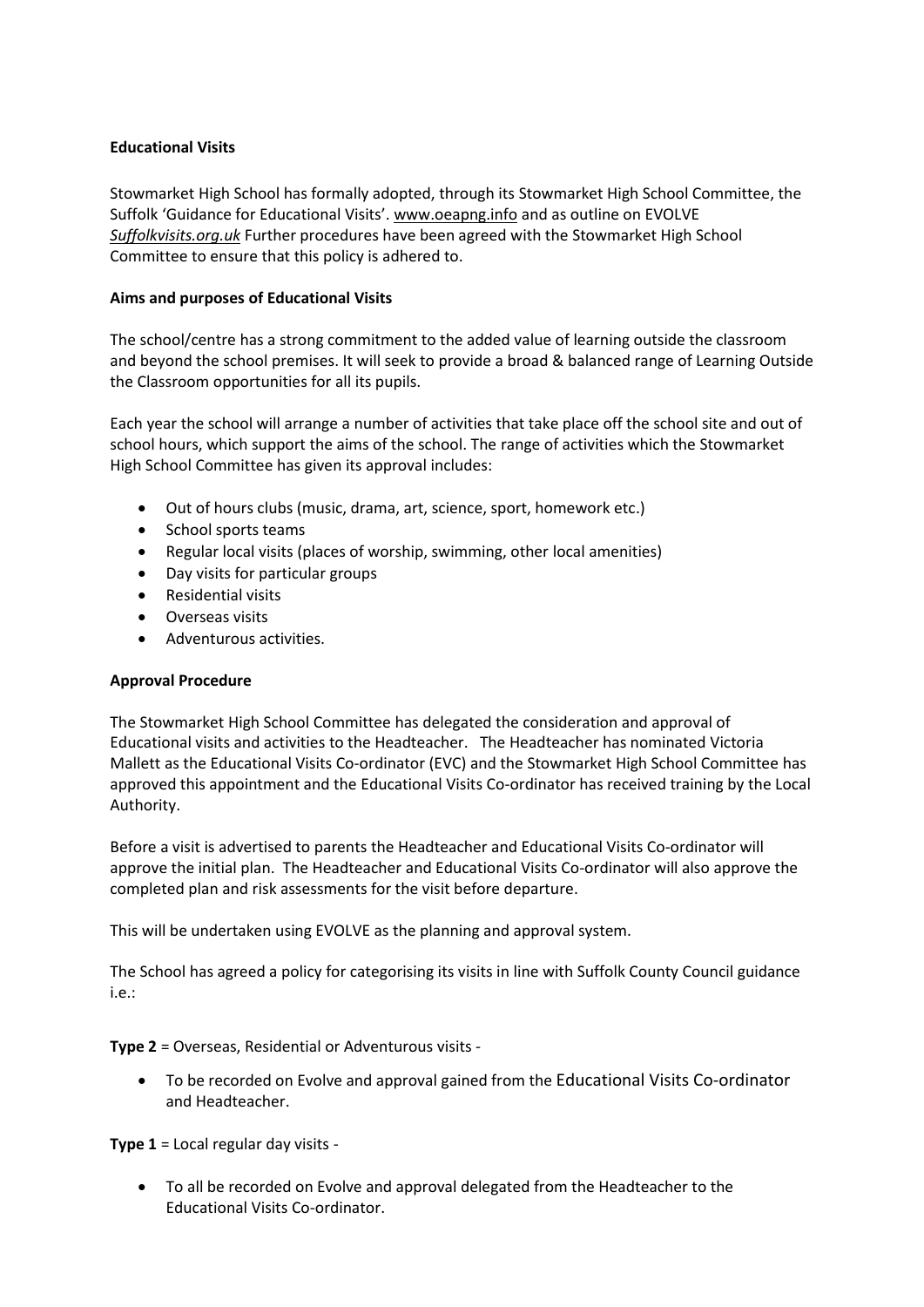## **Staffing**

The school recognises the key role of accompanying staff in ensuring the highest standards of learning, challenge and safety on a school visit.

Staff are encouraged and supported to develop their abilities in organising and managing visits. There will be a system within the school to allow less experienced members of staff to work alongside more experienced colleagues on visits. The selection of staff for Educational visits will be a key priority in the initial approval of any proposed visit. Staff will be suitably qualified and experienced for proposed activities.

The school values and recognises the contribution of volunteer adults and parent helpers assisting with Educational activities and visits. Any volunteer will be approved by both the Headteacher and Visit Leader and is entered on the voluntary helpers list kept by the School. They will be carefully briefed on the scope of their responsibility. Where it is appropriate the school will ensure that DBS screening is available for volunteers.

The appointed Visit Leader will be fully supported in the tasks required to arrange the visit. This will include, as necessary, making time or finances available to conduct an exploratory visit, briefing teachers and/or other staff, accessing training courses, reviewing and evaluating the visit or identifying time when the leader and Educational Visits Co-ordinator might work in partnership to undertake planning and risk assessments.

Visit staff will not be under the influence of alcohol or other drugs such that their ability to recognise hazards or respond to emergencies is in any way restricted.

#### **Risk Assessment**

The Visit Leader will seek to identify any significant risks from any activity that is under their control and take appropriate steps to ensure all participants are safe. Good practice precautions and safety measures will be taken and this will be recorded in a risk assessment.

#### **Covid 19**

Covid secure risk assessments must be obtained and reviewed when visiting other venues. A previsit from the trip leader is strongly recommended.

Social distancing must be maintained wherever possible and the risk assessment reviewed to confirm that the trip can be safely carried out.

Minibus cleaning guidelines are issued to drivers before the trip and must be followed.

Only staff and children from the same bubble can travel together. The bus must be ventilated.

Full PPE must be carried on the minibus, together with a comprehensive first aid kit.

#### **External Activity Providers**

Where external contractors are involved in organising all or part of the visit, the contract will be made with the school on behalf of the pupils. All payments for the visit will be made through the school accounts.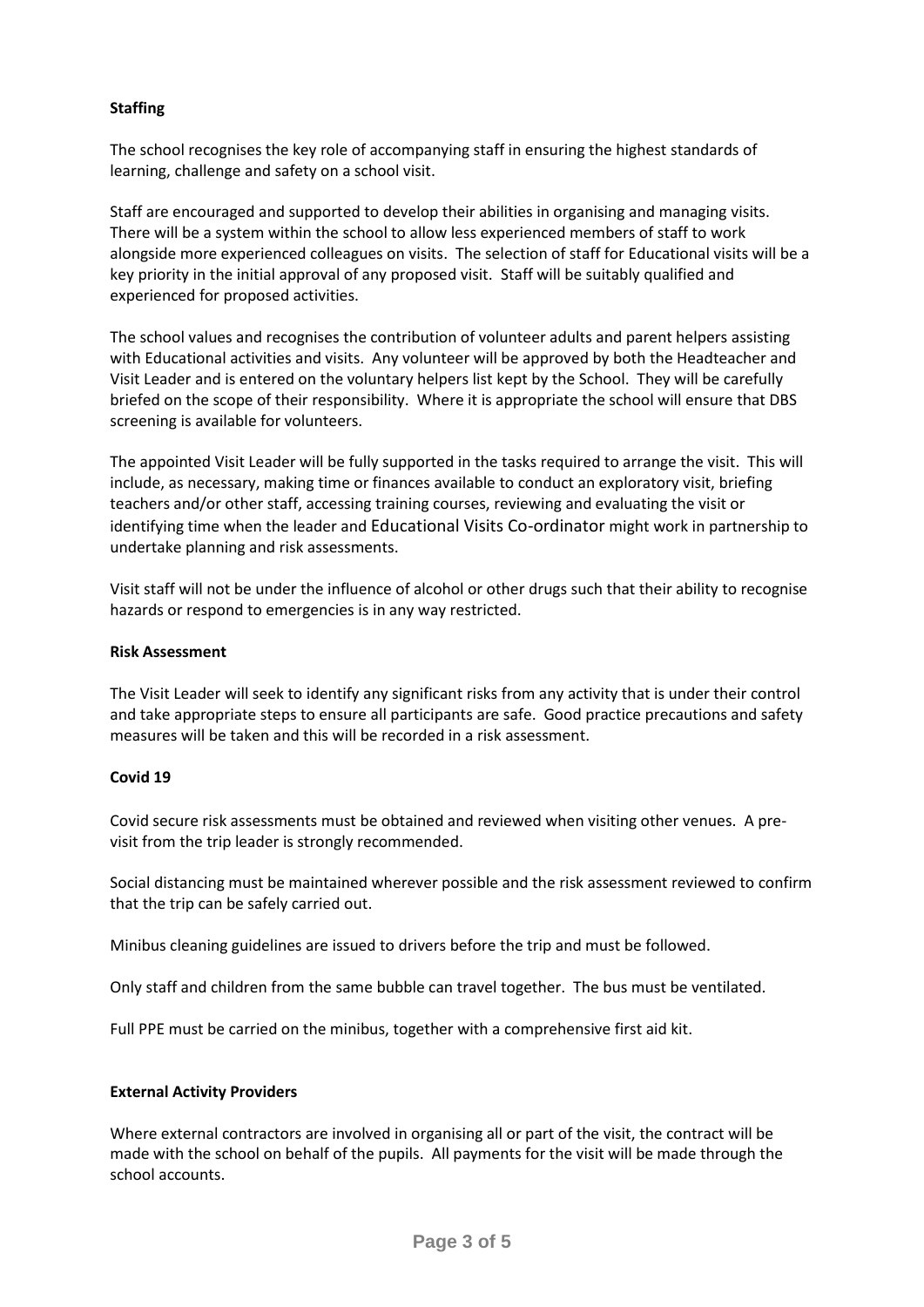The Visit Leader will make appropriate checks before committing the school to the contract. This will include seeking assurances about health and safety, and any accreditation and licensing. Wherever possible the school will seek to use holders of the Learning Outside the Classroom Quality Badge for which no Providers Contracts or other assurance checks are required.

## **Parental Consents**

Written consent from parents will not be required for pupils to take part in the majority of off-site activities organised by the school as most of these activities take place during school hours and are a normal part of a child's education at school. However, parents will be told where their child will be at all times and of any extra information or measures required.

Written consent will be requested for activities that need a higher level of risk management or those that take place outside school hours. The school has a standard form, which will be used for this purpose.

As part of the parent consent they will be fully informed of the activities and arrangements for the visit. For all residential visits parents will be invited to a briefing meeting where they can ask for clarification of any aspect of the itinerary and organisation of the visit.

The school has policies for Charging and Remissions, Behaviour and Inclusion, which applies to all visits.

## **The expectations of Pupils and Parents**

The school has a clear code of conduct for school visits based on the school 'Behaviour and Conduct Policy'. This code of conduct will be part of the condition of booking by the parents. Pupils, whose behaviour is such that the Visit Leader is concerned for their safety, or for that of others, can be withdrawn from the activity. The Visit Leader will consider whether such pupils should be sent home early and parents will be expected to cover any costs of the journey home early.

#### **Emergency Procedures**

The school will appoint a member of the Senior Management Team as the emergency contact for each visit. All major incidents should immediately be relayed to this person, especially those involving injury or that might attract media attention.

The Visit Leader will leave full details of all pupils and accompanying adults on the visit with the emergency contact, including the home contact details of parents and next-of-kin, as appropriate.

All incidents and accidents occurring on a visit will be reported back and recorded following normal school procedures for reporting and investigating accidents.

# **Charging for Activities and Visits**

The school may invite, but not require, parents to make voluntary contributions for school activities in order to enhance what is otherwise provided. There is no obligation to contribute and pupils will not be treated any differently according to whether or not their parents have made a contribution.

The level of contribution will be calculated for each activity and may include, for example, an element to cover the participation by young people from low-income families or the cost of travel for accompanying teachers. Some activities may not take place if parents are reluctant to support it